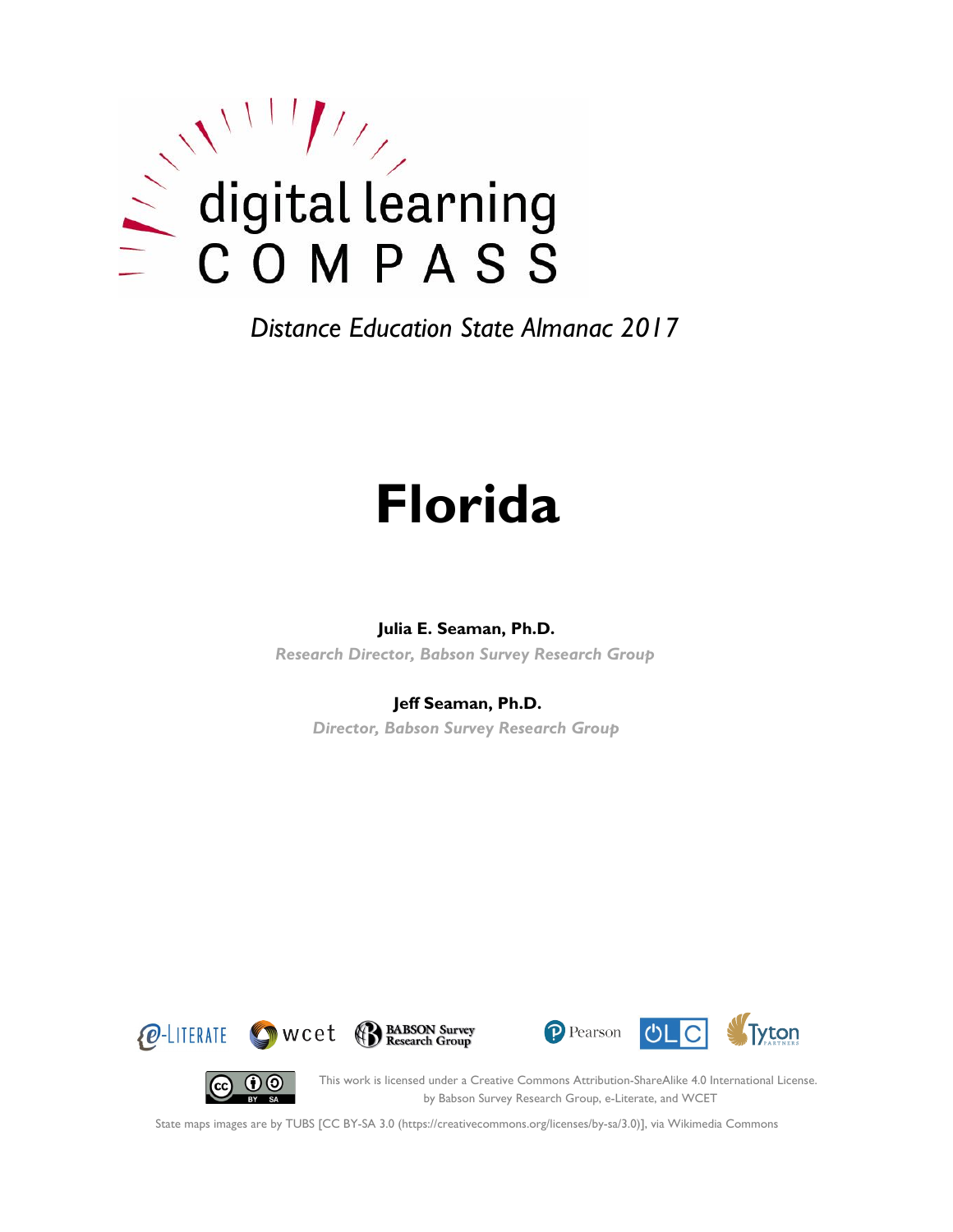| <b>Florida</b>                |              |                    |  |
|-------------------------------|--------------|--------------------|--|
|                               | <b>State</b> | $%$ of<br>National |  |
| <b>Population</b>             | 20,612,439   | 6.3%               |  |
| 18-55 Population              | 9,481,722    | 6.2%               |  |
| <b>Number of Institutions</b> | 240          | 5.0%               |  |
|                               |              |                    |  |

 Florida has 240 degree-granting higher education institutions, which represent 5.0% of all such institutions in the United States. These institutions enrolled a total of 1,084,194 students as of fall 2015 (957,304 of which are studying at the undergraduate level and 126,890 at the graduate level). The fall 2015 figure is a decrease of 56,487 students (or -5.0%) from the number enrolled in the fall of 2012.

Among the total student body, 438,714 (386,713 undergraduates and 52,001 graduate students) were taking at least one course at a distance. This is 40.5% of the enrolled student body, which is higher than the national average rate of 29.7%. The number of students taking distance education courses in the state increased by 36,614 (or 9.1%) between fall 2012 and fall 2015. This is lower than the national level of growth of 11.0%.

 180,747 students in Florida are taking all of their courses at a distance, made up of 143,231 undergraduates and 37,516 graduates. This represents 16.7% of all students enrolled in the state, a rate that is higher than the national average of 14.3%. A total of 117,468 (or 65.0% of these exclusively online students) live in Florida, the remainder come from outside of the state. This rate is higher than the national in-state average of 55.1%.

 The number of students that take any of their courses on campus, including those who take all of their courses on campus and those who take a mix of on-campus and distance courses, is 903,447, or 83.3% of the total student enrollment in Florida. This number represents a decrease in proportion on campus from the four years prior (83.2% from 948,829 students in 2012). The 0.1% growth in students studying on campus is the opposite of the national trend, which was a decrease of 1.7%.

|                    |                            | <b>Total</b>        |                        | <b>Undergraduate</b> |                        | <b>Graduate</b> |                        |
|--------------------|----------------------------|---------------------|------------------------|----------------------|------------------------|-----------------|------------------------|
|                    |                            | <b>All Students</b> | Any<br><b>Distance</b> | <b>All Students</b>  | Any<br><b>Distance</b> | All Students    | Any<br><b>Distance</b> |
|                    | Total                      | 1.084.194           | 438,714                | 957,304              | 386,713                | 126,890         | 52,001                 |
|                    | Private for-profit         | 81,663              | 41,665                 | 74,479               | 37,595                 | 7,184           | 4,070                  |
| Control            | Private not-for-profit     | 207,217             | 92,590                 | 153,956              | 68,475                 | 53,261          | 24, 115                |
|                    | <b>Public</b>              | 795,314             | 304,459                | 728,869              | 280,643                | 66,445          | 23,816                 |
| <b>Type</b>        | 2 to 4-year                | 77,004              | 25,677                 | 77,004               | 25,677                 | 0               | 0                      |
|                    | 4-year or more             | 1,007,190           | 413,037                | 880,300              | 361,036                | 126,890         | 52,001                 |
|                    | <b>Under 1,000</b>         | 46,593              | 9,148                  | 42,208               | 7,917                  | 4,385           | 1,231                  |
| <b>Instutional</b> | $1,000 - 4,999$            | 102,731             | 39,908                 | 90,156               | 34,363                 | 12,575          | 5,545                  |
| <b>Enrollment</b>  | $5,000 - 9,999$            | 90,460              | 30,996                 | 79,841               | 29,686                 | 10,619          | 1,310                  |
| <b>Size</b>        | 10,000 - 19,999            | 260,914             | 114,333                | 240,606              | 102,766                | 20,308          | 11,567                 |
|                    | 20,000 and above           | 583,496             | 244,329                | 504,493              | 211,981                | 79,003          | 32,348                 |
|                    | Associate's College        | 338,962             | 94,783                 | 338,962              | 94,783                 | 0               | $\mathbf 0$            |
|                    | Baccalaureate College      | 171,988             | 75,194                 | 170,808              | 74,488                 | 1,180           | 706                    |
| Carnegie           | <b>Doctoral University</b> | 355,053             | 157,778                | 260.085              | 123,566                | 94.968          | 34,212                 |
|                    | Master's College           | 146,481             | 76,114                 | 123.947              | 63,190                 | 22,534          | 12,924                 |
|                    | Specialized                | 62,202              | 32,566                 | 54,144               | 28,440                 | 8,058           | 4,126                  |
|                    | Unassigned                 | 9,508               | 2,279                  | 9,358                | 2,246                  | 150             | 33                     |

## **Overall and Distance Enrollment - 2015**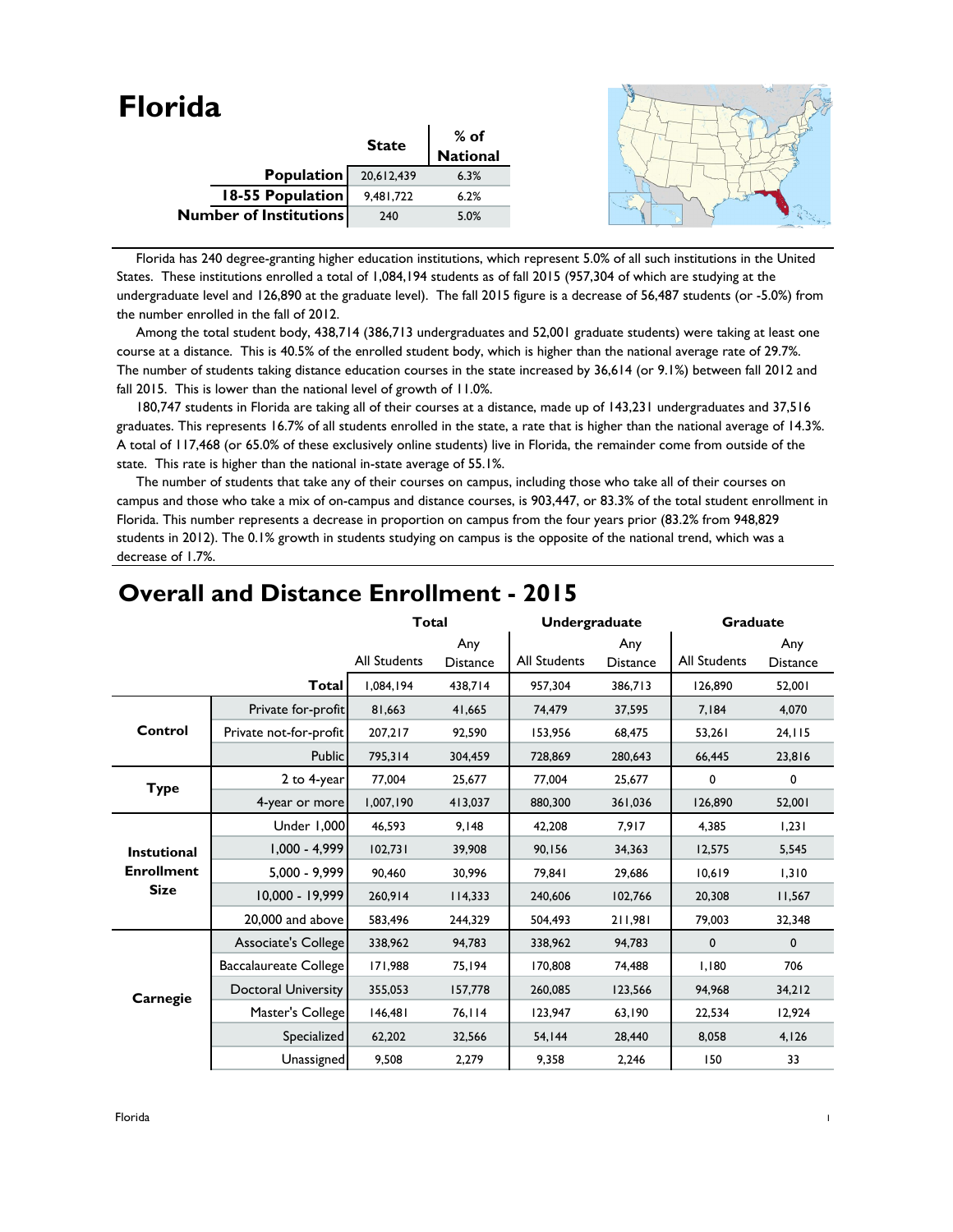

# **Distribution of Total Student Enrollment**



# **On-Campus Students**

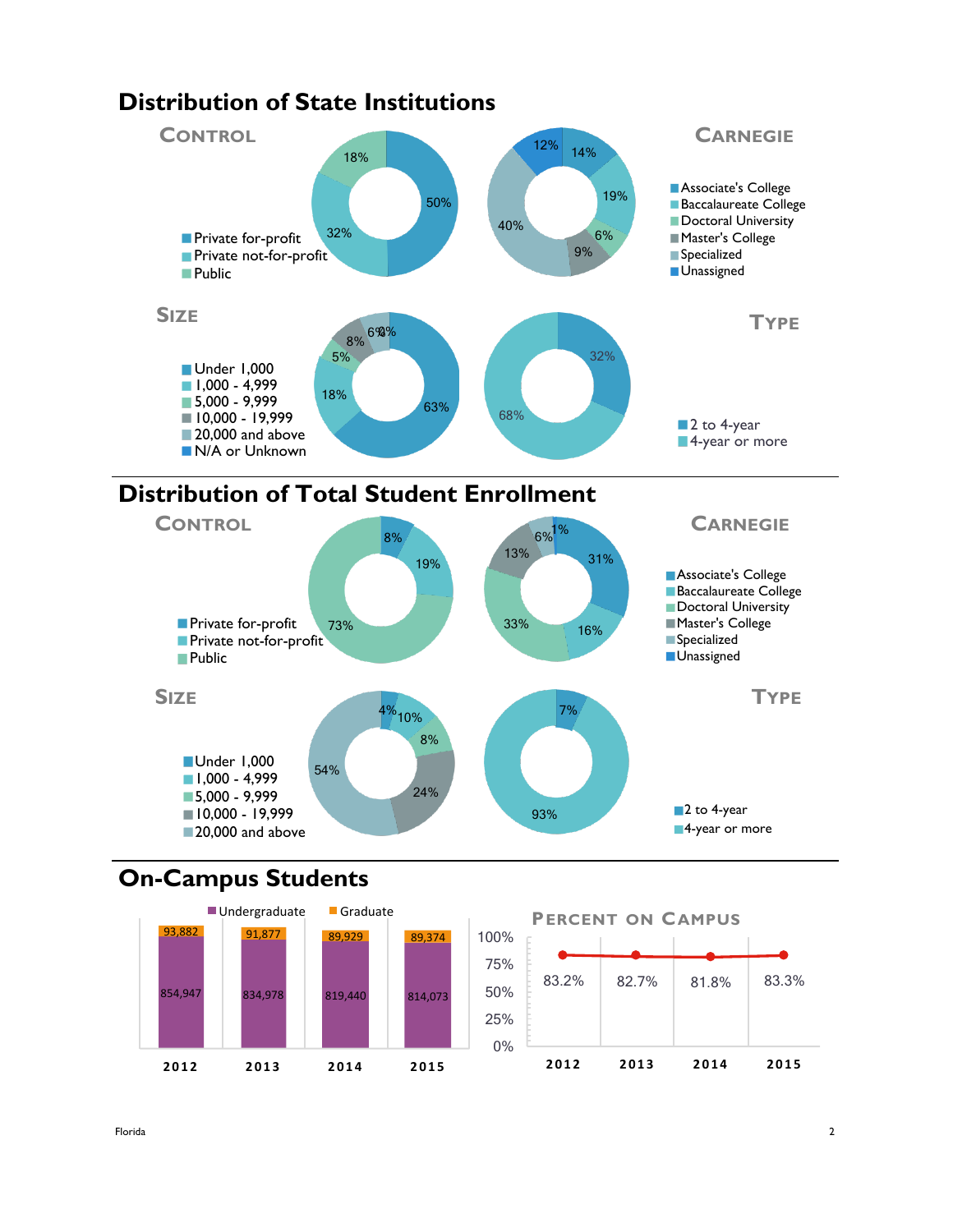#### **Distribution of Distance Student Enrollment** 10% 21% 69% **CONTROL Private for-profit Private not-for-profit** 22% 17% 36% 17% 7%1% **CARNEGIE Associate's College** Baccalaureate College Doctoral University ■ Master's College **Specialized**



# **Enrollment Trends**



# **Exclusively Distance Student Locations**